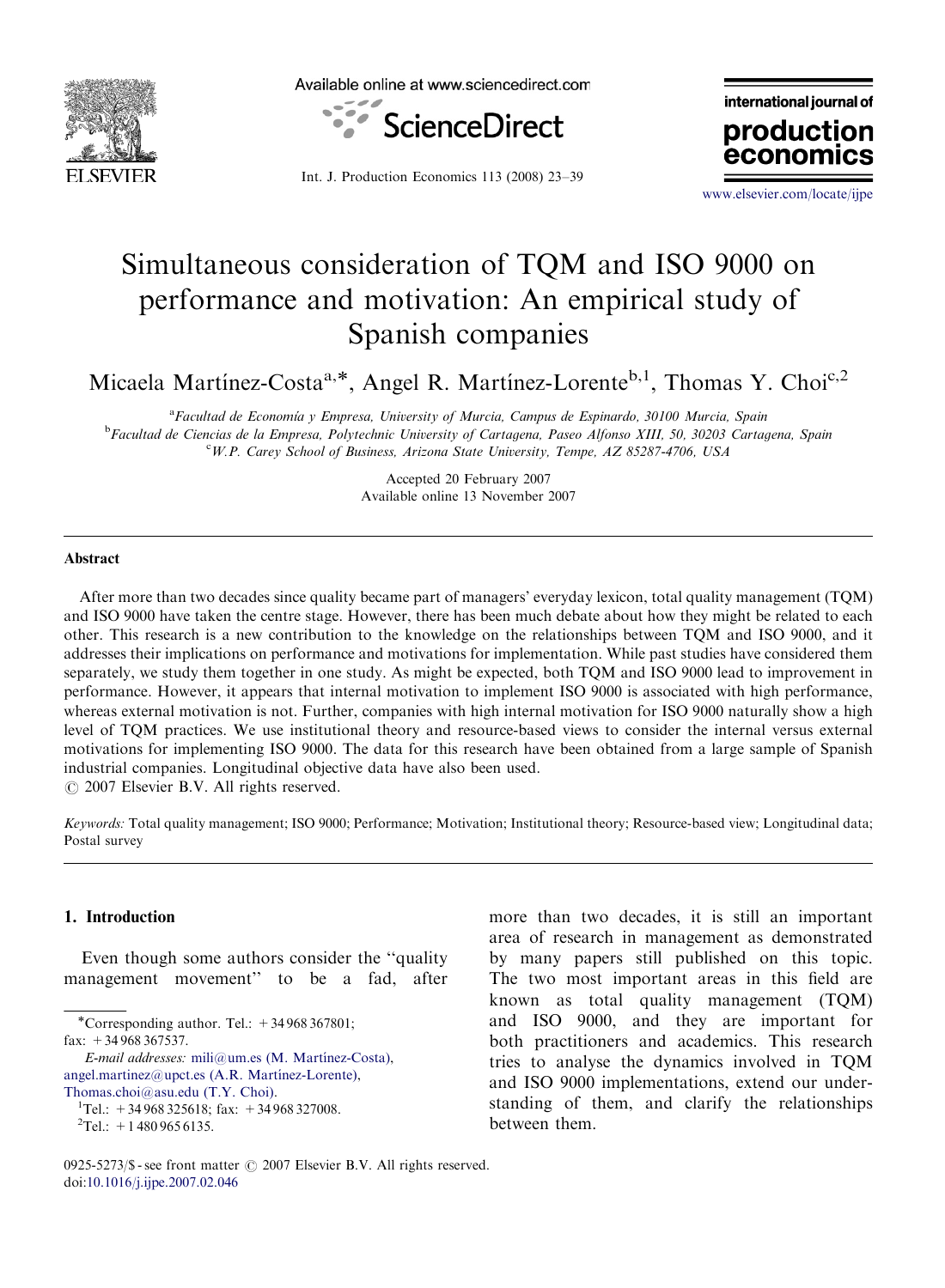Studies analysing the impact of quality management on company performance have been conducted by many scholars, and largely they have considered TQM and ISO 9000 separately. Most of the studies regarding the TQM's effect on performance have indicated a positive correlation with performance and/or customer satisfaction ([Shetty,](#page--1-0) [1993](#page--1-0); [Choi and Eboch, 1998;](#page--1-0) [Easton and Jarrell,](#page--1-0) [1998](#page--1-0); [Adams et al., 1999;](#page--1-0) [Terziovski and Samson,](#page--1-0) [1999, 2000;](#page--1-0) [Hendricks and Singhal, 1996, 2001a, b](#page--1-0)). Regarding ISO 9000, researchers such as [Corbett](#page--1-0) [et al. \(2005\)](#page--1-0) recently found a positive financial impact of ISO 9000. However, for a long time, there was no general agreement regarding the effects of ISO 9000 on the company performance. There were some optimistic views ([Docking and Dowen, 1999:](#page--1-0) [Gupta, 2000;](#page--1-0) [Romano, 2000;](#page--1-0) [Withers and Ebra](#page--1-0)[himpour, 2001\)](#page--1-0), and there were also pessimistic findings [\(Terziovski et al., 1997](#page--1-0); [Simmons, 1999;](#page--1-0) [Lima et al., 2000;](#page--1-0) [Hua et al., 2000](#page--1-0); [Aarts and Vos,](#page--1-0) [2001](#page--1-0); [Singels et al., 2001;](#page--1-0) [Wayhan et al., 2002](#page--1-0)).

A few papers indicated the salience of the source of the implementation motivation on outcome variables; whether the source is the internal drive for improvement or the reaction to external requirement matters on how much the company benefits from implementing TQM or ISO 9000. For instance, in their study of TQM implementation at parts supplier plants, [Choi and Eboch \(1998\)](#page--1-0) pointed out that when the motivation for implementing TQM comes from external sources (i.e., industrial customers), the impact on customers satisfaction is much stronger and direct compared with the impact on internal plant performance results. The literature regarding ISO 9000 also pointed out the importance of implementation motivation. Companies applying ISO 9000 by external motivation such as customer pressure or as a promotional tool saw fewer benefits from it than those companies that were convinced of ISO 9000's possibilities to improve management practices and, consequently, performance ([Huarng,](#page--1-0) [1998;](#page--1-0) [Van der Wiele et al., 2000;](#page--1-0) [Withers and](#page--1-0) [Ebrahimpour, 2001](#page--1-0); [Singels et al., 2001\)](#page--1-0). In this regard, the source of motivation, whether internal or external, refers to where the firm wants the implementation of TQM or ISO 9000 to have an effect—we call it external motivation if the firms want the implementation to have an effect on external perception of the firm, and we call it internal motivation if the firms want the implementation to have an effect on internal business processes.

In this study, we bring forth four managerial issues of TQM and ISO 9000 implementation. First, we investigate the relationship between TQM implementation and company performance, focusing on the causal link between them. Second, we do the same for ISO 9000 implementation and company performance. Third, we explore the impact of the source of motivation for implementing ISO 9000 on company performance—whether the motivation is internal or external might impact the outcome differently. Lastly, we address the relationship between the source of motivation of implementing ISO 9000 and TQM practices.

### 2. Literature review and hypotheses formulation

#### 2.1. TQM and performance

TQM is typically defined as a system of practices with overarching or systematic impact on company practices and performance. For instance, [Flynn](#page--1-0) [et al. \(1994\)](#page--1-0) defined it as ''an integrated approach to achieving and sustaining high quality output. It focuses on the maintenance and continuous improvement of processes and defect prevention at all levels and in all functions of the organization, in order to meet or exceed customer expectations'' (p. 342). Its principles are also outlined in [Evans and](#page--1-0) [Lindsay \(2002\)](#page--1-0) as ''focus on customers and stakeholders, participation and teamwork by everyone in the organization and a process focus supported by continuous improvement and learning.''

Many researchers have analysed the impact of TQM implementation on business performance inquiring into the mechanisms that could make improvements possible [\(Elmuti and AlDiab, 1995;](#page--1-0) [Mohrman et al., 1995](#page--1-0); [Powell, 1995;](#page--1-0) [Hendricks and](#page--1-0) [Singhal, 1996;](#page--1-0) [Forker et al., 1997;](#page--1-0) [Choi and Eboch,](#page--1-0) [1998](#page--1-0); [Easton and Jarrell, 1998;](#page--1-0) [Adams et al., 1999;](#page--1-0) [Dow et al., 1999;](#page--1-0) [Terziovski and Samson, 1999,](#page--1-0) [2000](#page--1-0); [Hua et al., 2000](#page--1-0); [Zhang, 2000;](#page--1-0) [Hendricks and](#page--1-0) [Singhal, 2001a, b](#page--1-0)). Simply put, they all consistently found a positive relationship between the implementation of TQM practices and company performance.

However, most of these studies have relied on cross-sectional data. Consequently, the causal link between the TQM implementation and company performance has typically been made based on theoretical arguments rather than empirical. Exception is the work by [Hendricks and Singhal \(2001a\).](#page--1-0) They empirically argued the causal link between